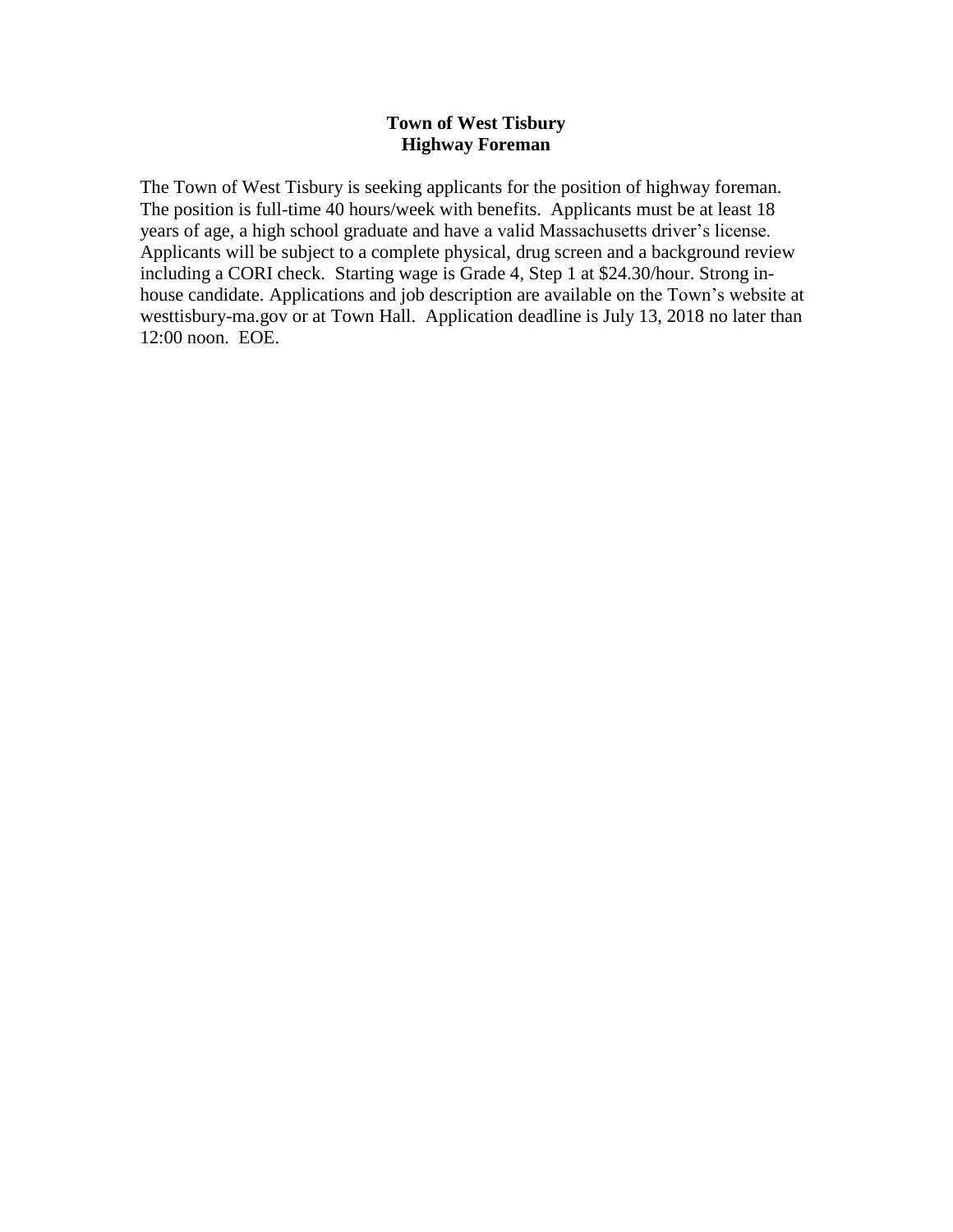# **Town of West Tisbury, MA**

# **POSITION: Highway Department Foreman FT DEPARTMENT: Highway Dept.**

#### **Position Purpose**:

The purpose of this position is to provide supervision of a work crew and to conduct manual work in construction, maintenance and repair projects for the Highway Department and other town departments; performs all other work as required.

#### **Supervision**:

*Supervision Scope:* Performs varied duties of a routine nature following clearly prescribed procedures. Requires a moderate measure of responsibility and judgment in determining method of completion.

*Supervision Received:* Works under the general supervision of the Highway Superintendent in planning and carrying out regular work in accordance with standard practices with substantial responsibility for determining the sequence and timing of work to be done and independence in planning and organizing the work activities, including determining the work methods.

*Supervision Given:* Provides direct supervision for one full-time laborer and any seasonal employees.

#### **Job Environment**:

Frequent and extended periods of outside work under variable hazardous conditions, such as working near hazards associated with construction sites that may require the wearing of personal protection equipment. Duties involve frequent exposure to hazardous site and/or weather conditions.

Operates an automobile, light trucks, hand/power/pneumatic tools, a computer, fax machine and telephone.

Interacts frequently with other Town departments and the general public. Communication is generally in person and by telephone and involves an information exchange dialogue.

Errors could result in delay or loss of service, and personal injury to self and/or others, loss of life, damage to equipment and financial losses.

## **Essential Functions**:

*(The essential functions or duties listed below are intended only as illustrations of the various types of work that may be performed. The omission of specific statements of duties does not* 

Page **1** of **3** *West Tisbury, MA Highway Department Laborer - FT FLSA-Non-Exempt 2018 FINAL*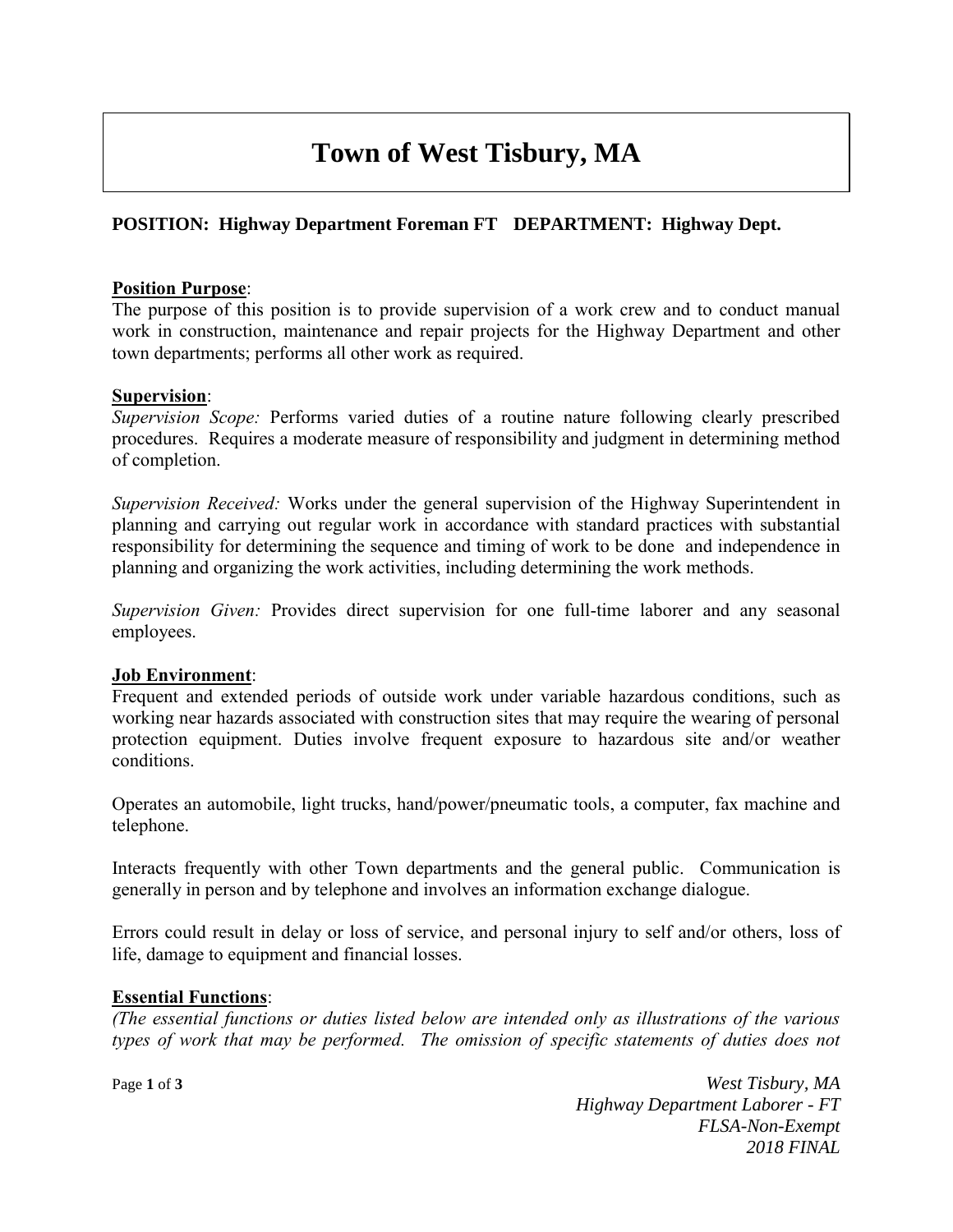*exclude them from the position if the work is similar, related or a logical assignment to the position.)*

Provides work assignments, direction, guidance and training to for one full time laborer and any seasonal laborers.

Is responsible for submitting payroll, bills and may participate in the preparation of the highway laborer performance evaluations.

Performs a range of labor activities, including removal of sand, leaves, large litter, and other debris from roadways and walkways; trims brush, hand sweeps streets and; assists in making repairs of roadways.

Loads and unloads tools, materials, and equipment.

Performs storm cleanup work; washes and cleans equipment and vehicles; picks up rubbish and litter; operates a leaf blower, snow blower, snow plow and shovels snow; keeps work area clean and orderly.

Maintains paved walking paths in town.

Operates and maintains equipment, such as trucks, automobiles, and light equipment including but not limited to, tractors, chippers, mowers, chain saws, backpack blower and welding equipment.

Works in the cemeteries, trims fence lines and bushes, and fills graves that have settled.

Makes minor repairs to town-owned buildings.

General caretaker for Town Hall, Howe's House, Old Fire Station, Library and Highway Department Building (includes changing fluorescent light bulbs, seasonal storm window installation, and light maintenance and moving furniture).

Follows town safety policies and guidelines while performing duties.

Answers questions from the public or other departments relative to work tasks.

Performs similar or related work as situation dictates.

## **Recommended Minimum Qualifications**:

Education and Experience:

Page **2** of **3** *West Tisbury, MA Highway Department Laborer - FT FLSA-Non-Exempt 2018 FINAL*